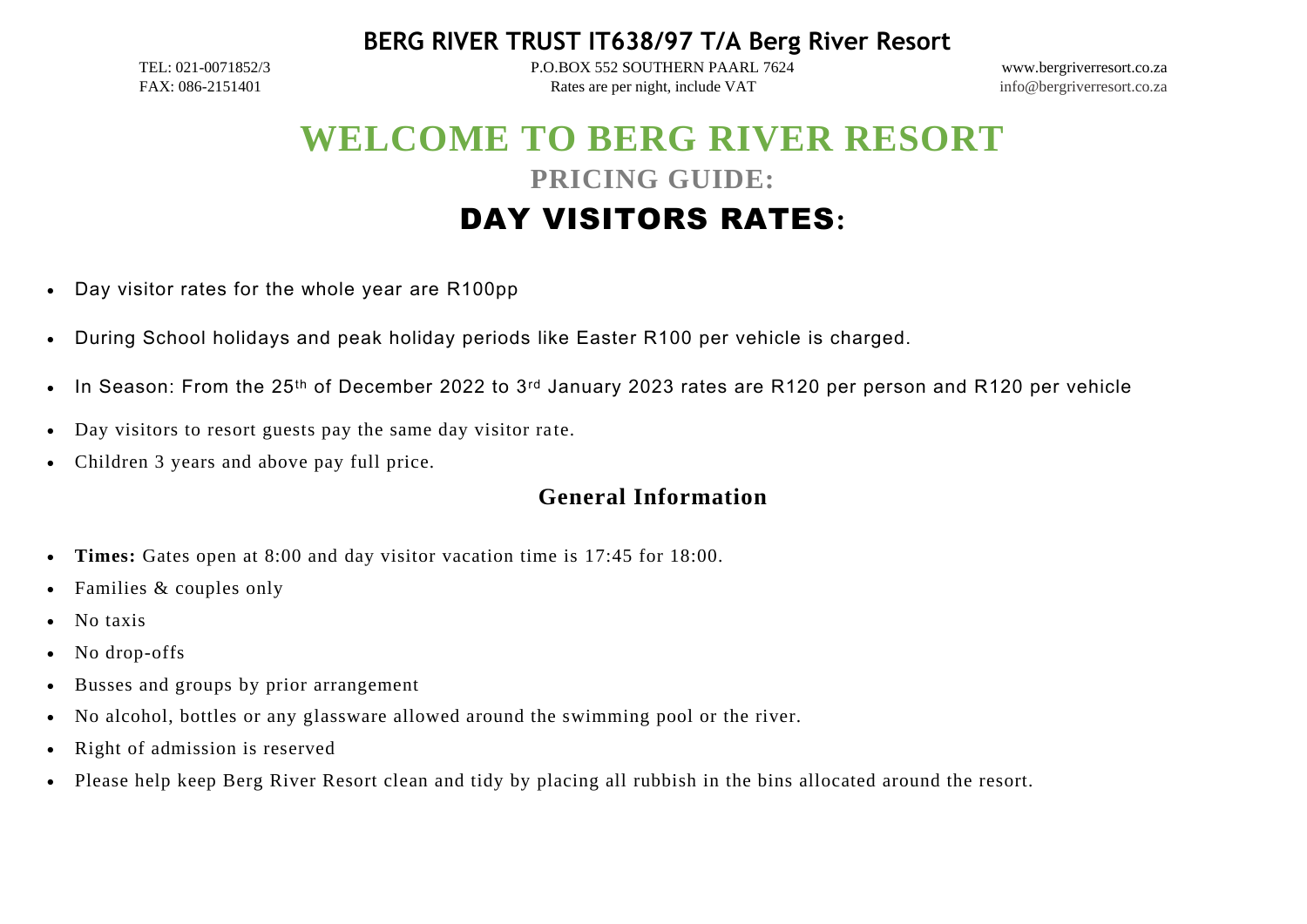# **BERG RIVER TRUST IT638/97T/A BERG RIVER RESORT**

TEL: 021-0071852/3 P.O.BOX 552 SOUTHERN PAARL 7624 www.bergriverresort.co.za

FAX: 086-2151401 **Rates are per night, include VAT** [info@bergriverresort.co.za](mailto:info@bergriverresort.co.za)

|                                                                               |                | Low season | <b>Mid-season</b> | <b>Peak season</b> |             | Mid-season Peak season | <b>Mid-season</b>      |
|-------------------------------------------------------------------------------|----------------|------------|-------------------|--------------------|-------------|------------------------|------------------------|
| <b>Chalet Accommodation</b>                                                   | No. of         | 1 June '22 | 30 Sep '22        | 16 Dec '22         | 16 Jan '23  | 7 April '23            | 11 April '23           |
|                                                                               | <b>Persons</b> | 29 Sep '22 | 15 Dec '22        | 15 Jan '23         | 6 April '23 | 10 April '23           | 31 May '23             |
| A-Style: (2 bedrooms)                                                         |                |            |                   |                    |             |                        |                        |
| Family chalet sleeps 2 adults & up to 2 children                              | $\overline{2}$ | R 1200.00  | R 1770.00         | R 2025.00          | R 1770.00   | R 2140.00<br>R 2300.00 | R 1770.00              |
| (Chalet no. 12)                                                               | 3              | R 1275.00  | R 1855.00         | R 2180.00          | R 1855.00   |                        | R 1855.00              |
| Family chalet sleeps 2 adults & up to 3 children                              | 4              | R 1350.00  | R 1940.00         | R 2335.00          | R 1940.00   | R 2460.00              | R 1940.00<br>R 2025.00 |
| (Chalet no. 9)                                                                | 5              | R 1425.00  | R 2025.00         | R 2490.00          | R 2025.00   | R 2620.00              |                        |
| Family chalet sleeps 2 adults & up to 4 children                              | 6              | R 1500.00  | R 2110.00         | R 2645.00          | R 2110.00   | R 2780.00              | R 2110.00              |
| (Chalet no.1, 2, 6, 7, 8, 11, 15)                                             |                |            |                   |                    |             |                        |                        |
|                                                                               |                |            |                   |                    |             |                        |                        |
| <b>B-Style:</b> (open plan room)                                              | $\overline{2}$ | R 920.00   | R 1190.00         | R 1295.00          | R 1190.00   | R 1415.00              | R 1190.00              |
| Sleeps 2 adults<br>(Chalet no.3)                                              | 3              | R 995.00   | R 1290.00         | R 1410.00          | R 1290.00   | R 1540.00              | R 1290.00              |
|                                                                               | 4              | R 1070.00  | R 1390.00         | R 1525.00          | R 1390.00   | R 1665.00              | R 1390.00              |
| Sleeps 2 adults and 2 children                                                |                |            |                   |                    |             |                        |                        |
| (Chalet no. 4, 5, 10, 13 & 14)                                                |                |            |                   |                    |             |                        |                        |
| <b>Caravan Stands / Tent Sites:</b><br>Only aerated ground sheets are allowed | $\overline{2}$ | R 240.00   | R 360.00          | R 380.00           | R 360.00    | R 390.00               | R 360.00               |
|                                                                               | 3              | R 355.00   | R 500.00          | R 550.00           | R 500.00    | R 570.00               | R 500.00               |
|                                                                               | 4              | R 470.00   | R 640.00          | R 720.00           | R 640.00    | R 750.00               | R 640.00               |
| (Maximum no. of persons per stand, 6)                                         | 5              | R 585.00   | R 780.00          | R 890.00           | R 780.00    | R 930.00               | R 780.00               |
|                                                                               | 6              | R 700.00   | R 920.00          | R 1060.00          | R 920.00    | R 1110.00              | R 920.00               |
| Blikkies (Bush Camp) per person per night                                     |                | R 90.00    | R 120.00          | R 155.00           | R 120.00    | R 160.00               | R 120.00               |
| Bathroom Key (Deposit)                                                        |                | R 50.00    | R 50.00           | R 50.00            | R 50.00     | R 50.00                | R 50.00                |
| Breakage and cleaning Deposit (Chalet)                                        |                | R 500.00   | R 500.00          | R 500.00           | R 500.00    | R 500.00               | R 500.00               |
| Overnight Visitors Visiting Resident Guests (All Ages) *                      |                | R 130.00   | R 155.00          | R190.00            | R 155.00    | R200.00                | R 155.00               |
| Extra vehicle per night (2 vehicles per site or chalet allowed)               |                |            |                   | R110.00            |             | R110.00                |                        |
| (By prior arrangement with management) *                                      |                |            |                   |                    |             |                        |                        |